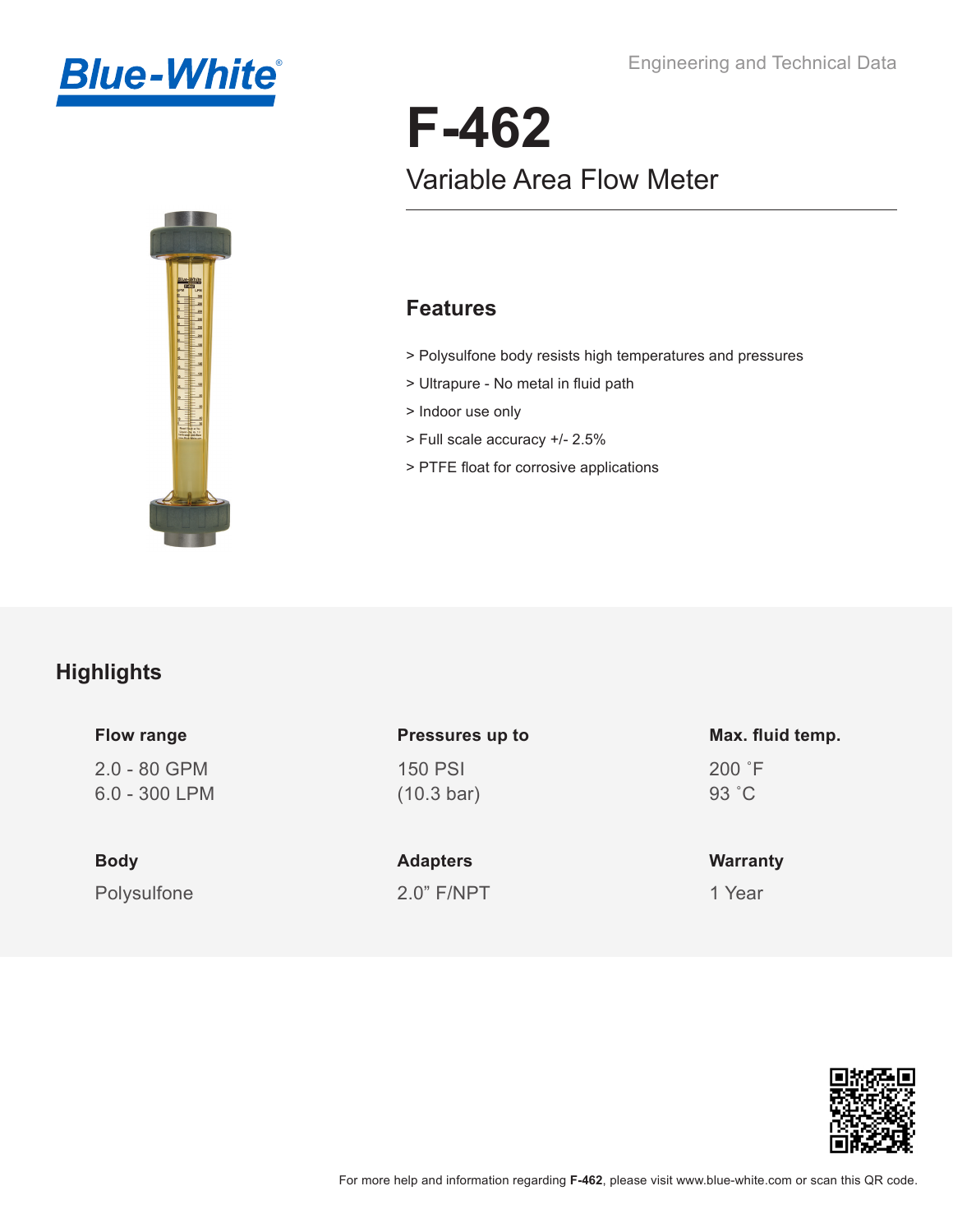## **Engineering Specifications** F-462

| <b>Maximum Working Pressure</b>    | 150 PSI (10.3 bar) @ 70 °F (21 °C) |
|------------------------------------|------------------------------------|
| <b>Maximum Fluid Temperature</b>   | 200 °F (93 °C) @ 0 Bar             |
| <b>Full Scale Accuracy</b>         | $+/- 2.5\%$                        |
| <b>Calibration Fluid</b>           | Water, specific gravity 1.0        |
| <b>Scale Length</b>                | 8" (200 mm)                        |
| <b>Environment</b>                 | Not for direct sunlight exposure   |
| <b>Maximum Pressure Drop</b>       | 2 PSI                              |
| <b>Approximate Shipping Weight</b> | 5 lb. (2.27 kg)                    |

#### **Dimensions**

| Dim | Inch        | cm   |
|-----|-------------|------|
| A   | $18 - 7/8"$ | 47.9 |
| в   | $4 - 5/8"$  | 11.7 |



## **Maximum Temperature vs. Pressure**

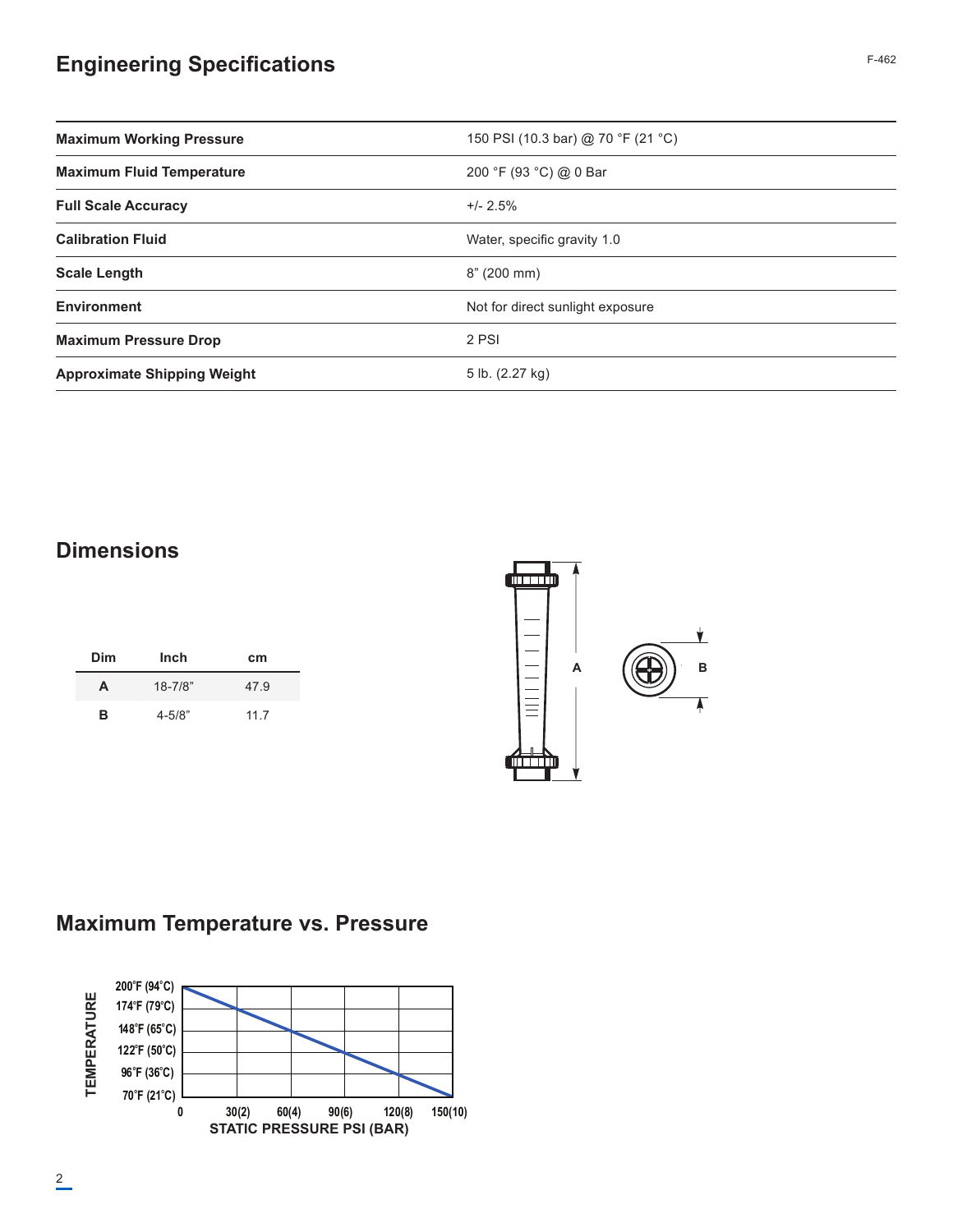## **Materials of Construction** F-462

| <b>Non-wetted Components:</b> |                                       | <b>Wetted Components:</b> |                    |  |
|-------------------------------|---------------------------------------|---------------------------|--------------------|--|
| <b>Union Nuts</b>             | Fiber reinforced nylon (optional PVC) | <b>Meter Body</b>         | Polysulfone        |  |
|                               |                                       | <b>Adapters</b>           | Polysulfone        |  |
|                               |                                       | <b>O-ring Seals</b>       | Viton <sup>®</sup> |  |
|                               |                                       | <b>Float</b>              | <b>PTFE</b>        |  |
|                               |                                       | <b>Float Stop</b>         | Polysulfone        |  |
|                               |                                       | <b>Optional Shield</b>    | Polycarbonate      |  |
|                               |                                       |                           |                    |  |

## **Output Specifications**

| <b>Model</b> |            | <b>Dual Scale Range</b> | <b>Max Pressure</b> | <b>Max Temperature</b>     | <b>Float</b>    |
|--------------|------------|-------------------------|---------------------|----------------------------|-----------------|
|              | <b>GPM</b> | <b>LPM</b>              | PSI (bar)           | $\degree$ F ( $\degree$ C) | <b>Material</b> |
| F-462200L    | $2 - 20$   | $8 - 80$                | 150 (10.3)          | 70 (21)                    | <b>PTFE</b>     |
| F-462500L    | $5 - 50$   | $20 - 200$              | 150(10.3)           | 70 (21)                    | <b>PTFE</b>     |
| F-462800L    | $8 - 80$   | $30 - 300$              | 150 (10.3)          | 70 (21)                    | <b>PTFE</b>     |